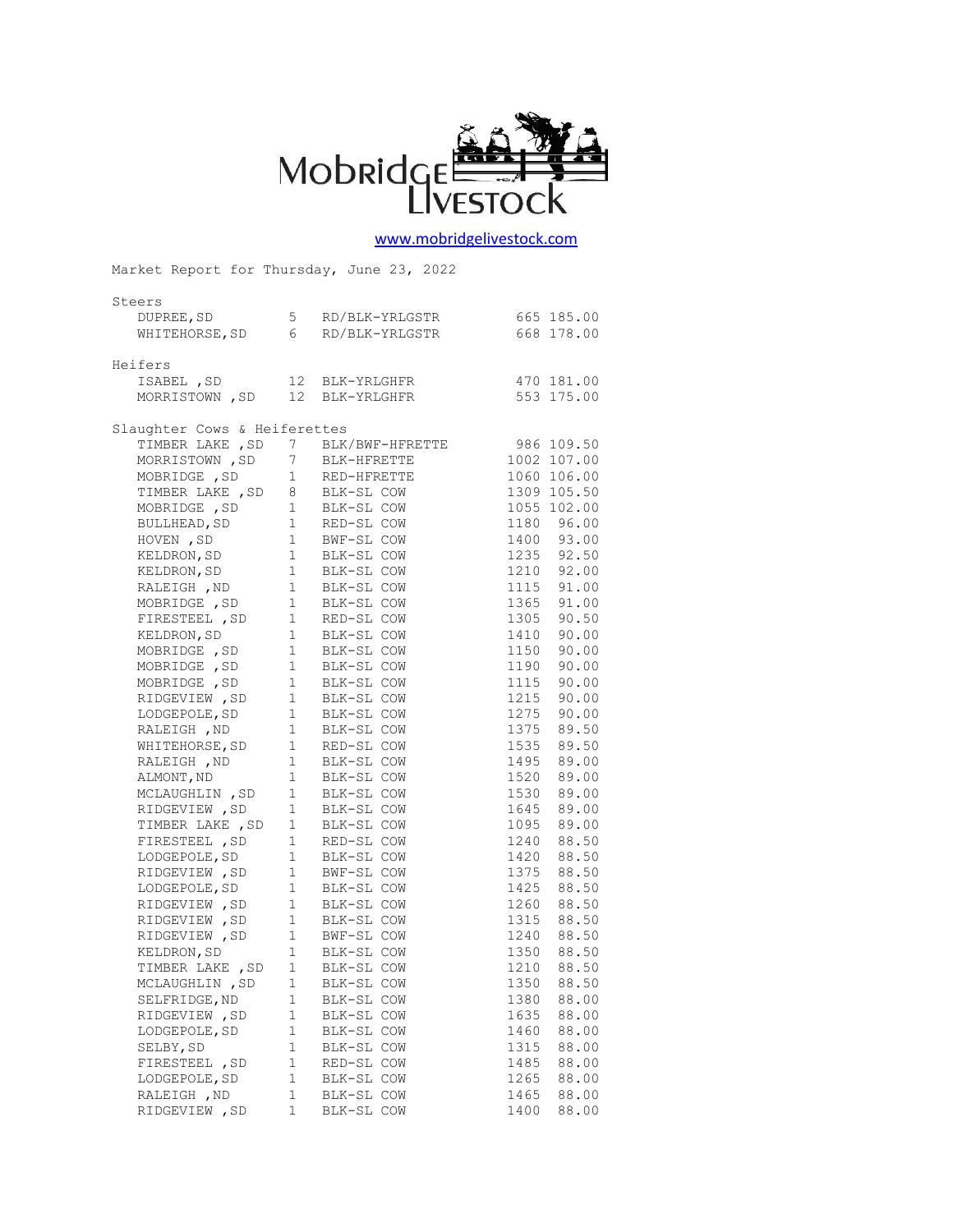| SELBY , SD                                           | $\mathbf 1$  | BWF-SL COW |                                           | 1030                     | 88.00 |
|------------------------------------------------------|--------------|------------|-------------------------------------------|--------------------------|-------|
| SELBY , SD                                           | $\mathbf{1}$ | BWF-SL COW |                                           | 1080                     | 88.00 |
| WHITEHORSE, SD                                       | 1            | BLK-SL COW |                                           | 1180 87.50               |       |
|                                                      | $\mathbf{2}$ | BLK-SL COW |                                           |                          |       |
| RALEIGH ,ND<br>MCLAUGHLIN ,SD                        | $\mathbf{1}$ | BLK-SL COW |                                           | 1255 87.50<br>1425 87.50 |       |
| GLENCROSS , SD                                       | $1\,$        | RED-SL COW |                                           | 1505 87.50               |       |
| RIDGEVIEW, SD <sub>1</sub>                           |              | BLK-SL COW |                                           | 1240 87.50               |       |
| CARSON, ND                                           | $\mathbf{1}$ | RED-SL COW |                                           | 1545 87.50               |       |
| CARSON, ND                                           | $\mathbf{1}$ | RED-SL COW |                                           | 1700 87.50               |       |
| CARSON, ND                                           | $\mathbf{1}$ | BLK-SL COW |                                           | 1550 87.50               |       |
| CARSON, ND                                           | $\mathbf{1}$ | BLK-SL COW |                                           | 1565 87.50               |       |
| CARSON, ND 1<br>RIDGEVIEW, SD 1                      |              | BLK-SL COW |                                           | 1330 87.50               |       |
| RALEIGH , ND                                         | 1            | BLK-SL COW |                                           | 1185 87.50               |       |
| MOBRIDGE , SD                                        | $\mathbf{1}$ | BLK-SL COW |                                           |                          |       |
| RALEIGH , ND                                         | $\mathbf{1}$ | BLK-SL COW |                                           | 1395 87.00<br>1555 87.00 |       |
| FIRESTEEL , SD                                       | $\mathbf{1}$ | RED-SL COW |                                           | 1410 87.00               |       |
| MORRISTOWN , SD                                      | 1            | BLK-SL COW |                                           | 1305 87.00               |       |
| RIDGEVIEW, SD                                        | $\mathbf{1}$ | BLK-SL COW |                                           | 1280 87.00               |       |
| CARSON, ND                                           | $\mathbf{1}$ | RED-SL COW |                                           | 1510 87.00               |       |
| CANNON BALL, ND                                      | $\mathbf{1}$ | BLK-SL COW |                                           | 1160 87.00               |       |
| MCLAUGHLIN, SD                                       | $\mathbf{1}$ | BLK-SL COW |                                           | 1420 87.00               |       |
| LODGEPOLE, SD                                        | $\mathbf{1}$ | BLK-SL COW |                                           | 1400 87.00               |       |
| RIDGEVIEW, SD                                        | 1            | BLK-SL COW |                                           | 1290 86.50               |       |
|                                                      | $\mathbf{1}$ | BLK-SL COW |                                           | 1275 86.50               |       |
| CARSON, ND<br>GLENHAM , SD                           | $\mathbf{1}$ | RED-SL COW |                                           | 1650 86.50               |       |
| FIRESTEEL , SD                                       | 1            | RED-SL COW |                                           | 1345 86.50               |       |
| LODGEPOLE, SD                                        | $\mathbf{1}$ | BLK-SL COW |                                           | 1185 86.50               |       |
| CARSON, ND                                           | $\mathbf{1}$ | RED-SL COW |                                           | 1650 86.50               |       |
| LODGEPOLE, SD                                        | $\mathbf{1}$ | BLK-SL COW |                                           | 1265 86.50               |       |
| MORRISTOWN , SD                                      | 3            | BLK-SL COW |                                           | 1385 86.50               |       |
|                                                      | $\mathbf{1}$ | RED-SL COW |                                           | 1165 86.50               |       |
| MOBRIDGE , SD<br>TIMBERLAKE, SD                      | $\mathbf{1}$ | BWF-SL COW |                                           | 1340 86.50               |       |
| RALEIGH , ND                                         | 3            | BLK-SL COW |                                           | 1418                     | 86.50 |
| RALEIGH , ND                                         | $\mathbf{1}$ | BLK-SL COW |                                           | 1815                     | 86.50 |
| MOBRIDGE,SD                                          | $\mathbf{1}$ | BLK-SL COW |                                           | 1350 86.50               |       |
| LODGEPOLE, SD                                        | $\mathbf{1}$ | BLK-SL COW |                                           | 1230                     | 86.50 |
| ALMONT, ND                                           | $\mathbf{1}$ |            |                                           | 1280                     | 86.50 |
| BULLHEAD, SD                                         | $\mathbf{1}$ |            | BLK-SL COW<br>LNGHRN-SL COW<br>RED-SL COW | 1250                     | 86.50 |
| FIRESTEEL , SD                                       | 1            |            |                                           | 1260                     | 86.50 |
|                                                      |              | RED-SL COW |                                           | 1610 86.50               |       |
| CARSON, ND<br>MORRISTOWN , SD 1<br>MORRISTOWN , SD 1 |              | BLK-SL COW |                                           | 1290                     | 86.50 |
|                                                      |              |            | BLK-SL COW<br>BLK-SL COW<br>BWF-SL COW    | 1325 86.50               |       |
| LODGEPOLE, SD                                        | 1            |            |                                           | 1405 86.00               |       |
| SELBY, SD                                            | $\mathbf 1$  | BWF-SL COW |                                           | 1245                     | 86.00 |
| RIDGEVIEW, SD                                        | 1            | BLK-SL COW |                                           | 1515                     | 86.00 |
| CARSON, ND                                           | 1            | RED-SL COW |                                           | 1805                     | 86.00 |
| SELBY, SD                                            | 1            | RED-SL COW |                                           | 1345                     | 86.00 |
| LODGEPOLE, SD                                        | 1            | BLK-SL COW |                                           | 1285                     | 86.00 |
| TIMBER LAKE , SD                                     | $\mathbf 1$  | BLK-SL COW |                                           | 1275                     | 86.00 |
| RALEIGH , ND                                         | 1            | BLK-SL COW |                                           | 1300                     | 86.00 |
| MCLAUGHLIN, SD                                       | $\mathbf 1$  | BLK-SL COW |                                           | 1385                     | 86.00 |
| ONAKA, SD                                            | $\mathbf 1$  | BWF-SL COW |                                           | 1645                     | 86.00 |
| FIRESTEEL , SD                                       | $\mathbf 1$  | RED-SL COW |                                           | 1265                     | 86.00 |
| LODGEPOLE, SD                                        | $\mathbf 1$  | BLK-SL COW |                                           | 1220                     | 86.00 |
| CARSON, ND                                           | $\mathbf 1$  | RED-SL COW |                                           | 1595                     | 86.00 |
| KELDRON, SD                                          | $\mathbf 1$  | BLK-SL COW |                                           | 1420                     | 85.50 |
| LODGEPOLE, SD                                        | $\mathbf 1$  | BLK-SL COW |                                           | 1180                     | 85.50 |
| MOBRIDGE, SD                                         | $\mathbf 1$  | BLK-SL COW |                                           | 1595                     | 85.50 |
| CARSON, ND                                           | $\mathbf 1$  | BLK-SL COW |                                           | 1675                     | 85.50 |
| CARSON, ND                                           | 1            | RED-SL COW |                                           | 1460                     | 85.50 |
| ONAKA, SD                                            | $\mathbf 1$  | BLK-SL COW |                                           | 1450                     | 85.50 |
| RIDGEVIEW, SD                                        | $\mathbf 1$  | BLK-SL COW |                                           | 1420                     | 85.50 |
| LODGEPOLE, SD                                        | 1            | BLK-SL COW |                                           | 1355                     | 85.50 |
|                                                      |              |            |                                           |                          |       |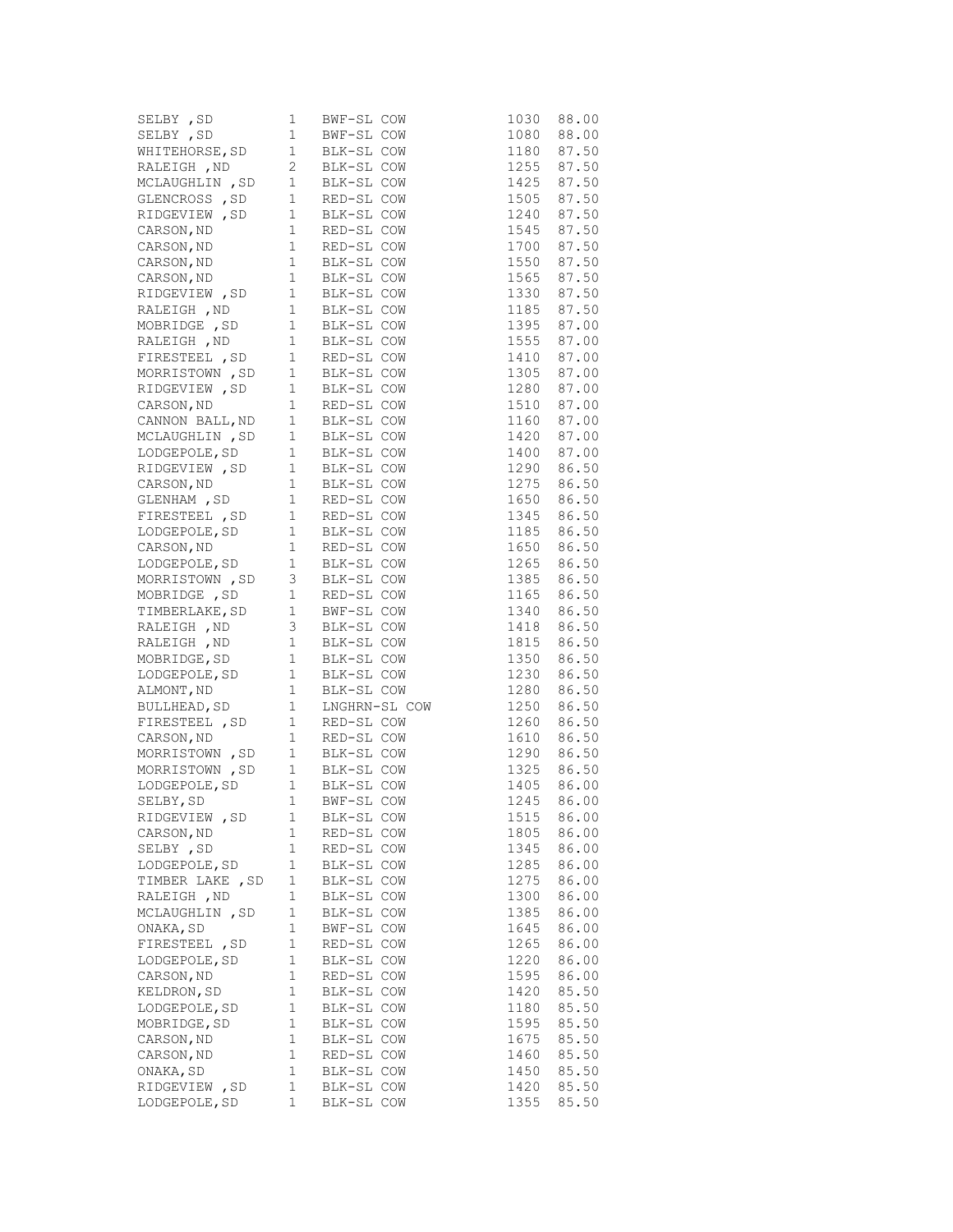| RIDGEVIEW, SD <sub>1</sub>                                                             |             | BLK-SL COW<br>BLK-SL COW<br>BLK-SL COW<br>RED-SL COW<br>RED-SL COW                                                                                                                                                                             |                                        | 1510 85.50  |
|----------------------------------------------------------------------------------------|-------------|------------------------------------------------------------------------------------------------------------------------------------------------------------------------------------------------------------------------------------------------|----------------------------------------|-------------|
| MORRISTOWN, SD <sub>1</sub>                                                            |             |                                                                                                                                                                                                                                                |                                        | 1370 85.50  |
| MCLAUGHLIN, SD <sub>1</sub>                                                            |             |                                                                                                                                                                                                                                                |                                        | 1390 85.50  |
|                                                                                        |             |                                                                                                                                                                                                                                                |                                        | 1235 85.50  |
|                                                                                        |             |                                                                                                                                                                                                                                                |                                        | 1455 85.50  |
|                                                                                        |             | FIRESTEEL, SD 1 RED-SL COW<br>GLENHAM, SD 1 RED-SL COW<br>RALEIGH, ND 1 BLK-SL COW<br>RELDRON, SD 1 BLK-SL COW<br>NAKA, SD 1 BLK-SL COW<br>NAKA, SD 1 BWF-SL COW<br>RALEIGH, ND 4 BLK-SL COW<br>RALEIGH, ND 4 BLK-SL COW                       |                                        | 1500 85.50  |
|                                                                                        |             |                                                                                                                                                                                                                                                |                                        |             |
|                                                                                        |             |                                                                                                                                                                                                                                                | 1380 85.50<br>1600 85.50               | 1600 85.50  |
|                                                                                        |             |                                                                                                                                                                                                                                                |                                        | 1405 85.50  |
|                                                                                        |             |                                                                                                                                                                                                                                                |                                        | 1305 85.50  |
|                                                                                        |             |                                                                                                                                                                                                                                                |                                        | 1535 85.50  |
|                                                                                        |             |                                                                                                                                                                                                                                                |                                        | 1545 85.00  |
|                                                                                        |             | RALEIGH , ND 4 BLK-SL COW<br>TIMBER LAKE, SD 1 BLK-SL COW<br>SELFRIDGE, ND 1 BLK-SL COW<br>SELFRIDGE, ND 1 BLK-SL COW<br>SELFRIDGE, ND 1 BLK-SL COW<br>LODGEPOLE, SD 1 RED-SL COW<br>CARSON, ND 1 RED-SL COW<br>SELBY , SD 1 RED-SL COW<br>SEL |                                        | 1015 85.00  |
|                                                                                        |             |                                                                                                                                                                                                                                                |                                        | 1275 85.00  |
|                                                                                        |             |                                                                                                                                                                                                                                                |                                        | 1425 85.00  |
|                                                                                        |             |                                                                                                                                                                                                                                                |                                        | 1440 85.00  |
|                                                                                        |             |                                                                                                                                                                                                                                                |                                        |             |
|                                                                                        |             |                                                                                                                                                                                                                                                | 1330 85.00<br>1640 85.00               |             |
|                                                                                        |             | RIDGEVIEW, SD 1 BLK-SL COW 1540 85.00                                                                                                                                                                                                          |                                        |             |
|                                                                                        |             |                                                                                                                                                                                                                                                |                                        |             |
|                                                                                        |             |                                                                                                                                                                                                                                                | 1490 85.00<br>1465 85.00               | 1465 85.00  |
|                                                                                        |             |                                                                                                                                                                                                                                                |                                        | 1280 85.00  |
|                                                                                        |             |                                                                                                                                                                                                                                                |                                        |             |
|                                                                                        |             |                                                                                                                                                                                                                                                |                                        |             |
|                                                                                        |             | MOBRIDGE, SD 1 BLK-SL COW<br>CARSON, ND 1 BLK-SL COW<br>ALMONT, ND 1 BLK-SL COW<br>RALEIGH , ND 1 BLK-SL COW<br>RIDGEVIEW , SD 1 BLK-SL COW<br>LODGEPOLE, SD 1 BLK-SL COW<br>LODGEPOLE, SD 1 BLK-SL COW<br>LODGEPOLE, SD 1 BLK-SL COW          | 1295 85.00<br>1265 85.00<br>1355 84.50 |             |
|                                                                                        |             | MOBRIDGE, SD 1 BLK-SL COW                                                                                                                                                                                                                      | 1300 84.50                             |             |
|                                                                                        |             |                                                                                                                                                                                                                                                |                                        |             |
| RIDGEVIEW , SD 1 BLK-SL COW<br>JAVA, SD 1 BLK-SL COW<br>CARSON, ND 1 RED-SL COW        |             |                                                                                                                                                                                                                                                | 1625 84.50<br>1375 84.00               |             |
|                                                                                        |             | RED-SL COW                                                                                                                                                                                                                                     | 1550 84.00                             |             |
|                                                                                        |             |                                                                                                                                                                                                                                                |                                        |             |
| ELDRON, SD<br>MCLAUGHLIN, SD<br>1 CHAR-SL COW<br>RIDGEVIEW, SD<br>1 BLK-SL COW         |             |                                                                                                                                                                                                                                                | $1550$ 84.00<br>1550 84.00             | 1240 84.00  |
|                                                                                        |             |                                                                                                                                                                                                                                                |                                        | 1405 83.50  |
|                                                                                        |             |                                                                                                                                                                                                                                                | 1340 83.50                             |             |
| RIDGEVIEW, SD 1 BLK-SL COW<br>KELDRON, SD 1 BLK-SL COW<br>MORRISTOWN , SD 1 BLK-SL COW |             |                                                                                                                                                                                                                                                |                                        | 1420 83.50  |
|                                                                                        |             |                                                                                                                                                                                                                                                |                                        | 1610 83.50  |
|                                                                                        |             | MORRISTOWN, SD 1 BLK-SL COW                                                                                                                                                                                                                    |                                        | 1175 83.50  |
|                                                                                        |             |                                                                                                                                                                                                                                                |                                        |             |
|                                                                                        |             | WORKLSTOWN , SD 1 BLK-SL COW<br>SELFRIDGE, ND 1 RED-SL COW<br>CARSON, ND 1 BLK-SL COW<br>SELFRIDGE, ND 1 RED-SL COW<br>MOBRIDGE, SD 1 BLK-SL COW<br>RIDGEVIEW , SD 1 BLK-SL COW<br>ONAKA, SD 1 BWF-SL COW<br>ONAKA, SD 1 BLK-SL COW<br>TRAIL C | 1240 83.50<br>1455 83.50               |             |
|                                                                                        |             |                                                                                                                                                                                                                                                | 1745 83.50                             |             |
|                                                                                        |             |                                                                                                                                                                                                                                                | $1330$ $83.00$<br>$1490$ $92.00$       |             |
|                                                                                        |             |                                                                                                                                                                                                                                                |                                        | 1490 83.00  |
|                                                                                        |             |                                                                                                                                                                                                                                                |                                        | 1295 83.00  |
|                                                                                        |             |                                                                                                                                                                                                                                                |                                        | 1410 83.00  |
|                                                                                        |             | BWF-SL COW<br>BLK-SL COW<br>RED-SL COW                                                                                                                                                                                                         | 1535                                   | 83.00       |
| ONAKA, SD                                                                              | 1           | BLK-SL COW                                                                                                                                                                                                                                     | 1515                                   | 83.00       |
| RALEIGH , ND                                                                           | 1           | BLK-SL COW                                                                                                                                                                                                                                     | 1120                                   | 82.50       |
| RIDGEVIEW, SD                                                                          | 1           | BLK-SL COW                                                                                                                                                                                                                                     | 1215                                   | 82.50       |
| MORRISTOWN , SD                                                                        | 1           | BLK-SL COW                                                                                                                                                                                                                                     | 1010                                   | 82.50       |
| BULLHEAD, SD                                                                           | $\mathbf 1$ | LNGHRN-SL COW                                                                                                                                                                                                                                  | 1375                                   | 82.50       |
| ONAKA, SD                                                                              | 1           | BLK-SL COW                                                                                                                                                                                                                                     | 1515                                   | 82.50       |
| SELFRIDGE, ND                                                                          | 1           | BLK-SL COW                                                                                                                                                                                                                                     | 1405                                   | 82.00       |
| ALMONT, ND                                                                             | 1           | BLK-SL COW                                                                                                                                                                                                                                     | 1240                                   | 81.50       |
| RALEIGH, ND                                                                            | 1           | BLK-SL COW                                                                                                                                                                                                                                     | 1290                                   | 81.00       |
| CARSON, ND                                                                             | 1           | BLK-SL COW                                                                                                                                                                                                                                     | 1350                                   | 80.50       |
|                                                                                        |             |                                                                                                                                                                                                                                                |                                        |             |
| Bulls                                                                                  |             |                                                                                                                                                                                                                                                |                                        |             |
| GLENHAM , SD                                                                           | 1           | CHAR-SL BULL                                                                                                                                                                                                                                   |                                        | 2500 122.00 |
| TIMBER LAKE, SD                                                                        | 1           | CHAR-SL BULL                                                                                                                                                                                                                                   |                                        | 2105 121.00 |
| CARSON, ND                                                                             | 1           | BLK-SL BULL                                                                                                                                                                                                                                    |                                        | 2095 119.00 |
| EUREKA, SD                                                                             | 1           | RED-SL BULL                                                                                                                                                                                                                                    |                                        | 2485 118.50 |
| MCINTOSH , SD                                                                          | $\mathbf 1$ | RED-SL BULL                                                                                                                                                                                                                                    |                                        | 2030 118.00 |
| MCINTOSH, SD                                                                           | 1           | RED-SL BULL                                                                                                                                                                                                                                    |                                        | 1785 118.00 |
| HOVEN, SD                                                                              | 1           | BLK-SL BULL                                                                                                                                                                                                                                    |                                        | 2210 116.50 |